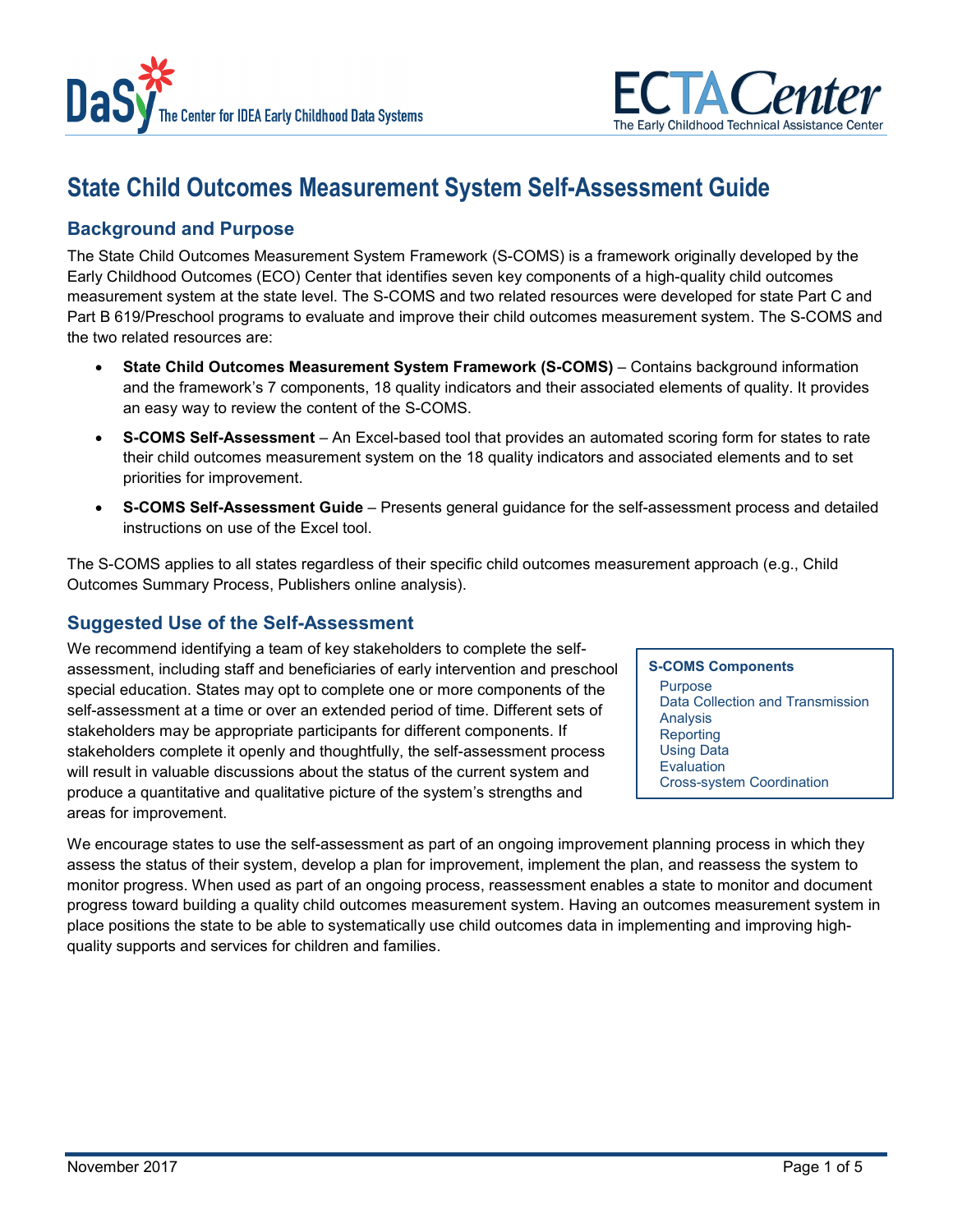# **Overview of the Suggested Process**

- 1. Select the component(s) for which the self-assessment will be completed.
- 2. Identify the appropriate stakeholders to participate in the self-assessment process.
- 3. Gather the stakeholders and complete the self-assessment.
- 4. Review the self-assessment results with the stakeholders and determine priorities for improvement planning.
- 5. With the stakeholders, develop a plan for improvement.
- 6. Implement the plan for improvement.
- 7. Establish and maintain a continuous cycle of reassessment and improvement planning, that is, re-administer the self-assessment, identify areas of progress and new or ongoing areas for improvement, and revise the plan accordingly.

## **Completing the Self-Assessment**

The seven S-COMS components have one to five quality indicators, and each quality indicator has multiple elements of quality. When completing the self-assessment, stakeholders review and discuss each element, assigning it a consensus rating of 1 to 4 and briefly describing the basis (the evidence) for the rating.

Stakeholders should read each element and discuss whether it is in place and, if so, whether it is partially or fully implemented. The element ratings are defined as follows.

| <b>Elements of Quality Rating Scale</b> |                                                                         |
|-----------------------------------------|-------------------------------------------------------------------------|
|                                         | No - element not in place and not planning to work on it at this time   |
| $\overline{2}$                          | No - element not in place but planning to work on it or getting started |
| 3                                       | Yes - element partially implemented                                     |
| 4                                       | Yes - element fully implemented                                         |

An element can be partially implemented in a variety of ways. It might be that some aspects of the element are implemented and others are not. It might be that the element is implemented in some areas of the state but not others. By fully implemented, we mean the element is in place and of high quality.

Documenting the evidence for the rating decision is important for improvement planning, so there is a clear record of what the stakeholders considered in reaching their decision. For example, if the element was rated as partially implemented, what aspect of the element was identified as not yet in place or of high quality?

The combination of ratings across the elements determines the rating for the associated quality indicator. Unlike the element rating, the quality indicator rating is not selected by the stakeholder group but is calculated automatically based on the element ratings. The rating for a quality indicator can range from 1 to 7, with 1 meaning none of the associated elements of quality are planned or in place and 7 meaning all elements of quality are fully implemented. All the elements associated with the quality indicator must have a rating for the tool to calculate the rating for the quality indicator.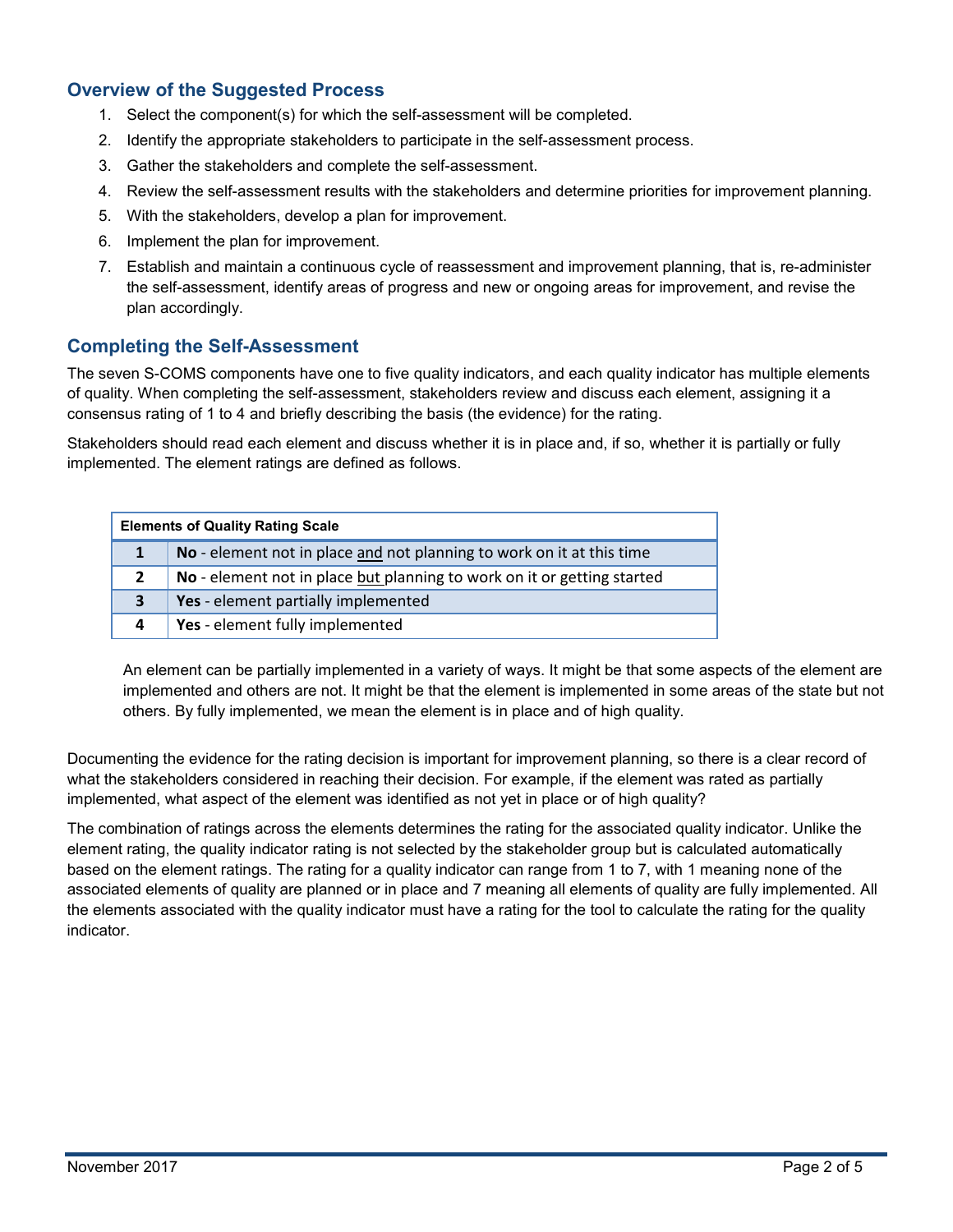| <b>Quality Indicator Rating Scale</b> |                                                                                          |
|---------------------------------------|------------------------------------------------------------------------------------------|
| 1                                     | None of the elements is yet planned or in place.                                         |
| $\mathbf{2}$                          | Most of the elements are not yet planned or in place.                                    |
| 3                                     | Some elements are in place; a few may be fully implemented.                              |
| 4                                     | At least half of the elements are in place; a few may be fully implemented.              |
| 5                                     | At least half of the elements are in place; some are fully implemented.                  |
| 6                                     | At least half of the elements are fully implemented; the rest are partially implemented. |
|                                       | All elements are fully implemented.                                                      |

Note: *In place* means an element is fully or partially implemented.

The S-COMS Self-Assessment Tool creates a profile that includes a summary of the numerical ratings and a graph of the results. The bars in the graph are color coded to indicate the relative strengths and weaknesses across the quality indicators in each of the completed components.

Although the self-assessment will highlight system strengths and weaknesses, it is not a road map that specifies where to start or what to do next. The state must determine where to direct improvement efforts based on its priorities and resources. After reviewing the overall results for the quality indicators, the stakeholders should determine the priority areas for improvement. To record priorities, the state can refer to the worksheet for each of the components completed. The Self-Assessment Tool provides for priority ratings of low, medium, or high to be assigned to the elements of quality, the quality indicators, or both. The priorities assigned in the component worksheets are summarized on the QI Summary sheet. An improvement plan can be developed based on the profile and the priorities assigned by the stakeholders.

Instructions on how to use the S-COMS Self-Assessment Tool are on the first worksheet in the file (**Instructions**) and on the following pages of this document. The tool is available online at [ECTA Outcomes Measurement: Child](http://ectacenter.org/eco/pages/childoutcomes.asp#frameworks)  [Outcomes](http://ectacenter.org/eco/pages/childoutcomes.asp#frameworks) or the [DaSy Center.](http://dasycenter.org/)

# **Assistance with Completing the Self-Assessment**

ECTA and DaSy staff are available to help states plan for and use the S-COMS Self-Assessment. This includes answering questions about how to use the Self-Assessment Tool; assisting with planning for or facilitating the stakeholder discussion; identifying activities to improve the child outcomes measurement system; as well as providing other kinds of assistance the state might need. For assistance or questions about the measurement framework or the self-assessment, please contact ECTA or DaSy.

# **Detailed Instructions for Working in the S-COMS Self-Assessment Tool**

## **Overview of Instructions**

The Self-Assessment Tool has 12 worksheets. Seven are for rating the elements of quality for each of the seven components. The purpose of each worksheet is explained below, along with the instructions on how to use it.

Upon opening the workbook, be sure to enable the macros. There are several ways to accomplish this, depending on which version of Microsoft Excel you are using.

- Microsoft Excel 2013: Click on the **Enable Content** button in the yellow **Message** bar.
- Microsoft Excel 2007 and 2010: Go to **File** > **Info** > **Enable Content** > **Enable All Content**.
- Microsoft Excel 2003: Download and install the Compatibility Pack from Microsoft: <https://www.microsoft.com/en-us/download/details.aspx?id=3>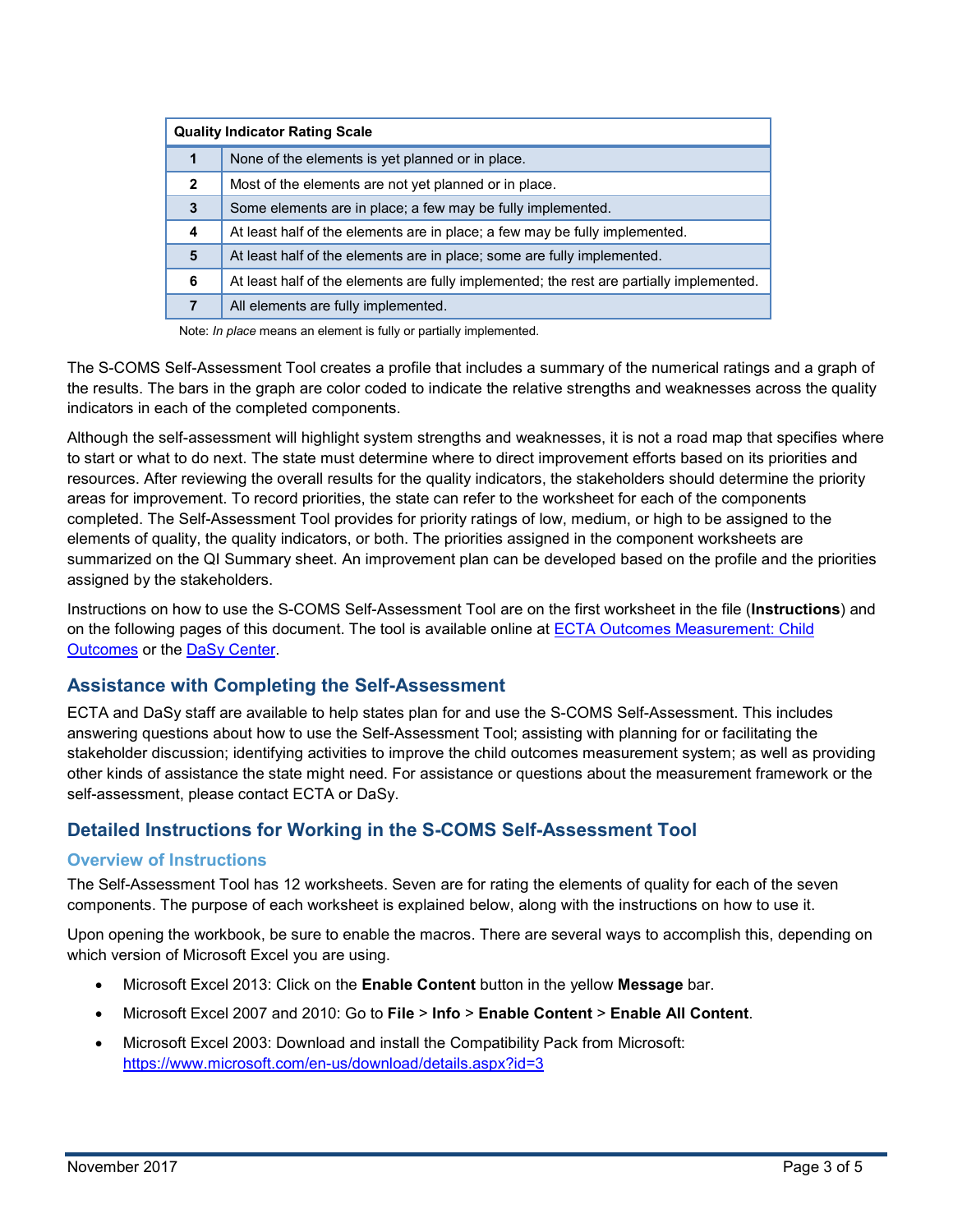If you cannot enable the macros through one of these methods, you may need to change a setting in your security or trust center settings. Additional information is provided at [http://www.exceltrick.com/how\\_to/enable-macros-in-excel/.](http://www.exceltrick.com/how_to/enable-macros-in-excel/)

Throughout the workbook, cells that are shaded light **yellow** require data entry; data cannot be entered in cells shaded light **blue**; those cells are automatically calculated and cannot be edited.

## **Worksheets**

**The 12 Worksheets Instructions Participants** Table of Contents Element Rating Sheets (7) Purpose Data Collection and Transmission Analysis Reporting Using Data Evaluation Cross-system Coordination QI Summary Data

#### **Instructions**

The **Instructions** sheet provides detailed instructions for working in the S-COMS Self-Assessment Tool. They are provided in this document and in the first sheet of the workbook for your convenience.

#### **Participants**

This sheet is for documenting the participants involved in the self-assessment. Enter the name and/or role of each participant, and place an "X" in the cell in the component. Enter the date on which the self-assessment was completed in row 12.

#### **Table of Contents**

The **Table of Contents** sheet lists all the components of the S-COMS. There are links to each of the component worksheets. An alternative to using the links is to click on the **Worksheet** tab at the bottom of the document.

#### **Element Rating Worksheets**

**Element Ratings***:* Each of the seven worksheets is used to rate the elements of quality for one component. Within a worksheet the elements are organized by quality indicator (QI).

In the Rating column, enter the rating for each element by entering the number (1 to 4) or by selecting the value from the dropdown list. The Element of Quality Rating scale, 1 to 4, is presented at the top directly above the rating column.

Once all element ratings for a QI are entered, the QI rating is automatically calculated and displayed in the row for the respective QI (in the light blue cell).

Several QIs – AN2, AN4, RP2, and UD2 – begin with a yes/no question about whether the state has a process for systematically collecting information from local programs. If the answer is yes (the default), proceed to rate the elements that follow. A response of no will automatically result in a QI rating of 1, and the elements will be inaccessible for rating.

One element in QI DC1 (L) allows "not applicable" as a response option; the QI rating is adjusted as necessary if this is selected.